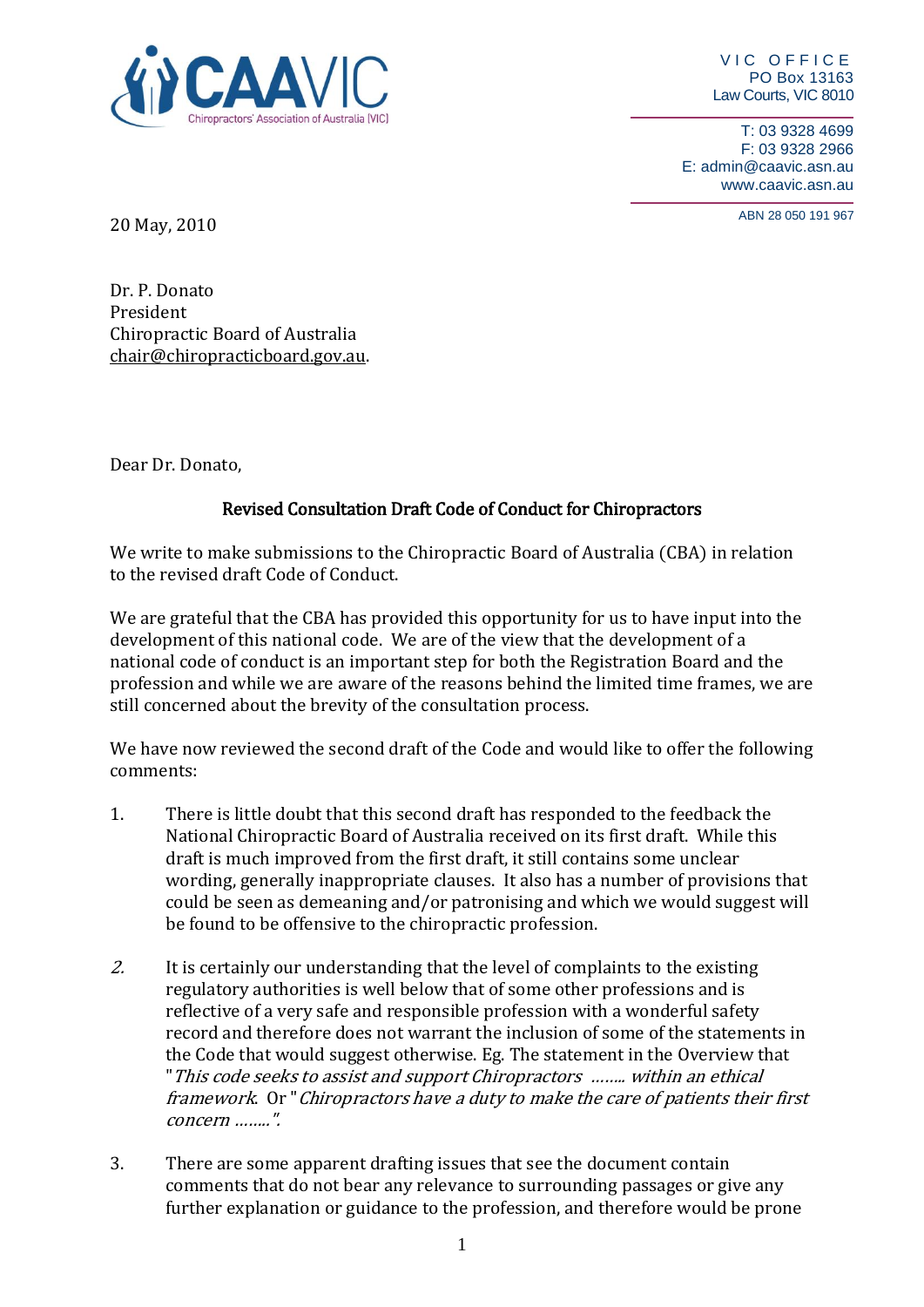to create confusion in the reader. Eg. In the Overview it says - In some circumstances the relationship between a chiropractor and a patient may become ineffective or compromised and may need to end. This is a statement of the obvious, and bears no relevance to the clauses around it. Without any follow-up comment, it would appear to serve no useful purpose and could be deleted.

- 4. The first paragraph in section 1.2 would appear to denigrate the values of individual chiropractors without qualification or evidence. We would suggest that this type of statement does not appear in the AMC Code, undermines the profession and does not add anything to the document and should be deleted.
- 5. We note a statement in section 1.2, 3rd paragraph that chiropractors have a role to not only promote health but to protect the health of the community. We would seek some clarification from the CBA as to how it understands that Chiropractors could protect the community's health.
- 6. Clause (e) of section 2.6 states that the patient should not be denied care if reasonable steps can be taken to keep Chiropractors and their staff safe. This clause would appear to fly in the face of the rights of Chiropractors or any other health professional to choose their patients provided, the patient is not in any immediate danger. We would suggest that a chiropractor could reasonably choose not to continue to provide care to a patient for any number of reasons, eg. personality conflict, failure to comply with instruction. We would suggest that where a rapport cannot be established or has been lost, it would be appropriate for a chiropractor to advise the patient that they did not wish to continue to provide care, provided the patient did not require any immediate care and that they took appropriate steps to make recommendations for referral to another practitioner.

This position is well understood and accepted within the healthcare industry. For example, there are any numbers of medical practitioners and surgeons who will not accept patients simply because the patient is a workers' compensation patient.

- 7. We are concerned that section 3.3 appears to be patronising, listing a series of basic points that would appear to be more relevant to a teaching manual than a code of conduct for registered Chiropractors. We would suggest that this section could either be deleted or at least rewritten in a less patronizing manner.
- 8. Clause (b) of section 3.4 talks about seeking consent from patients before disclosing information "*where practicable*". It is our understanding that a practitioner is required to obtain the patient's consent before disclosing any patient information unless compelled by a subpoena.
- 9. Clause (e) of section 3.4 would appear to be irrelevant in the Chiropractic scenario and could be deleted.
- 10. Clauses (g) and (h) of the same section are certainly repeating what is adequately provided for in clause (f).
- 11. The purpose of Clause (e) of section 3.6 which states that there can be no financial disadvantage for early termination of an agreement, is unclear. Some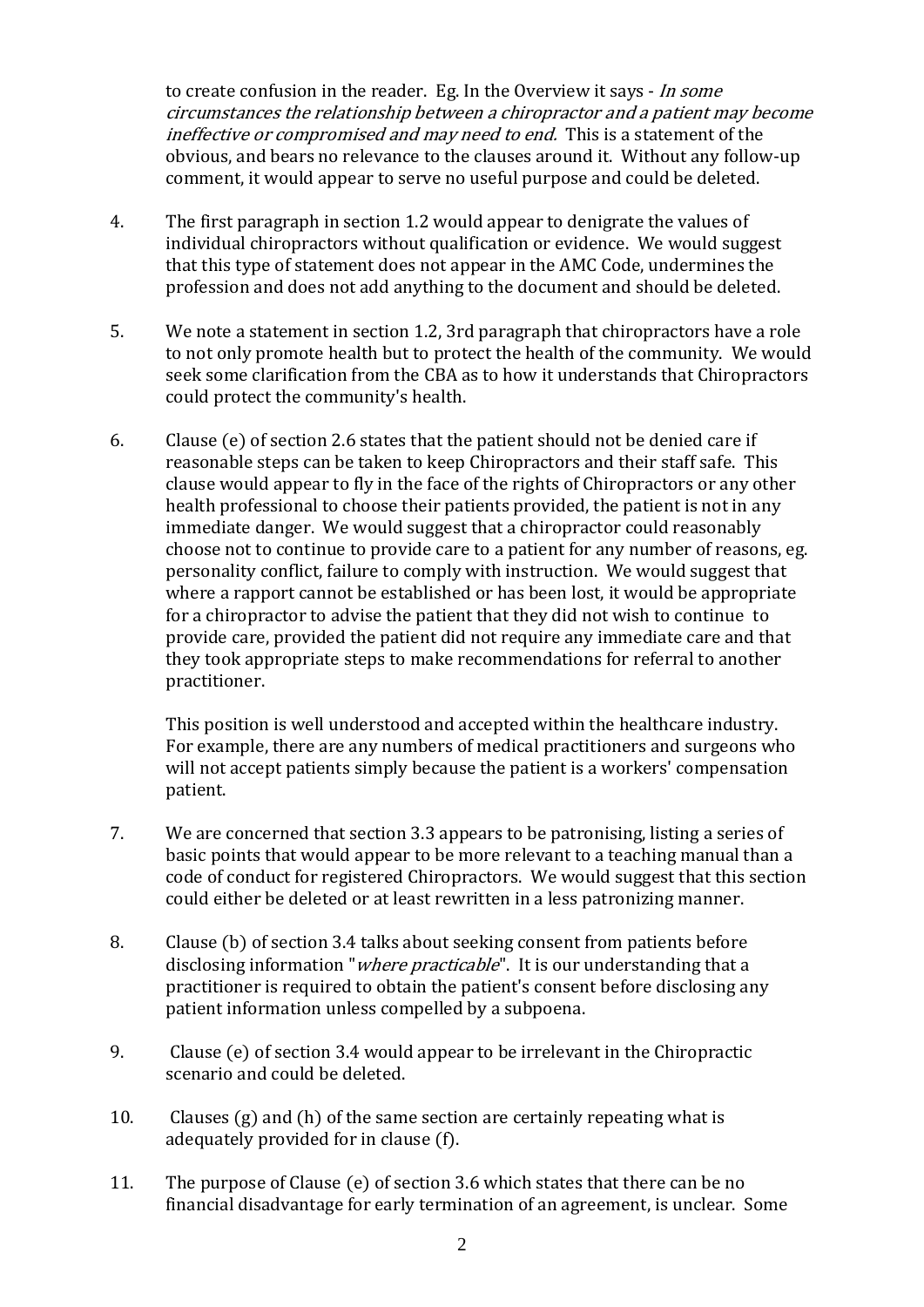patients receive a significant discount if they elect to pay for a few visits in advance. Is the CBA suggesting that if the patient elects not to proceed with the care, that they should not forego the discount, even though they are electing to break the agreement and the practitioner will need to incur costs processing a refund? This would appear to you to go against the very purpose of having agreements and prepayments. We would suggest that if a patient accepts a discount as part of an agreement, then surely it is quite appropriate for that discount to be removed when a refund is calculated, provided the method of calculating that refund is well understood before the agreement is entered into.

- 12. Clause (c) of section 3.7 is clearly a duplication of clause (b), as surely the very definition of obtaining informed consent involves explaining risks of care and alternatives.
- 13. Section 3.15 states that chiropractors need to consider the appropriateness of patient care, when provided care in groups. We would suggest that this clause is a repeat of other clauses and that the concept is well covered in many other sections throughout the document and therefore it could be deleted.
- 14. Section 6.2 and 6.3 would appear to be statements of a political nature that have no place in a professional code of conduct and should be deleted.
- 15. Again section 8.1 is duplicated by 8.2. Again for the sake of brevity and given there are no sections beyond 8.1 this could simply be reworded into one clause.
- 16. Section 10.1 and 10.2 promote the concept of Chiropractors taking care of their health. While we fully support the merits of this section, we do not feel it is appropriate for a code of conduct to preach to practitioners about taking care of themselves, unless it can be shown that it is somehow unprofessional not to do so?
- 17. Appendix 1 relates to the conduct of public spinal screenings. We would be interested as to what the CBA understands by the term "spinal screening" and suggest that in lieu of perhaps assuming a common understanding across the profession, it should provide a definition.
- 18. We would suggest that the definition of spinal screening might also provide an answer to the question as to why the CBA is proposing that a screening must be conducted by a chiropractor or senior chiropractic student. It would appear to be a little confusing that the legislation does not stop a non-registered person from using chiropractic techniques, but that the CBA is attempting to limit who might conduct a non-invasive screening. Furthermore, there are many examples of where health screenings, some even funded by Government Authorities eg. WorkSafe in Victoria, that are not conducted by registered practitioners. We would suggest the Code recommend that the person conducting the screening be appropriately trained.
- 19. We would further suggest this clause require that the "screener" be appropriately identified with the person's name and their status, so that the public can understand who is conducting their screening.